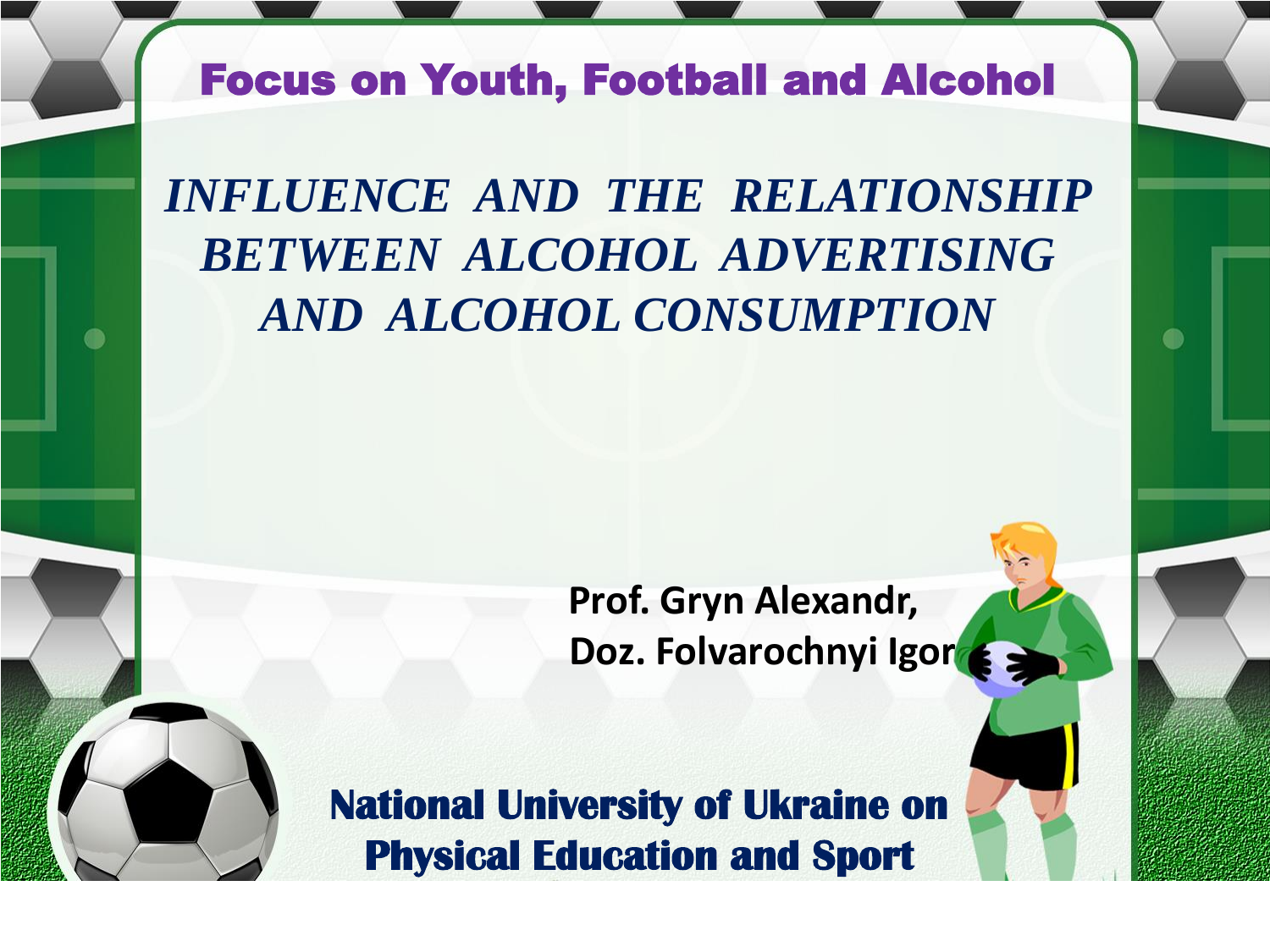*UKRAINE*

➢ *ADVERTISING AND SPORTS SPONSORSHIP OF ALCOHOL BRANDS*

 $\bullet$ 

●

➢ *NEGATIVE IMPACT ON YOUNG PEOPLE AND INCREASE OF ALCOHOL CONSUMPTION BY CHILDREN AND ADOLESCENTS*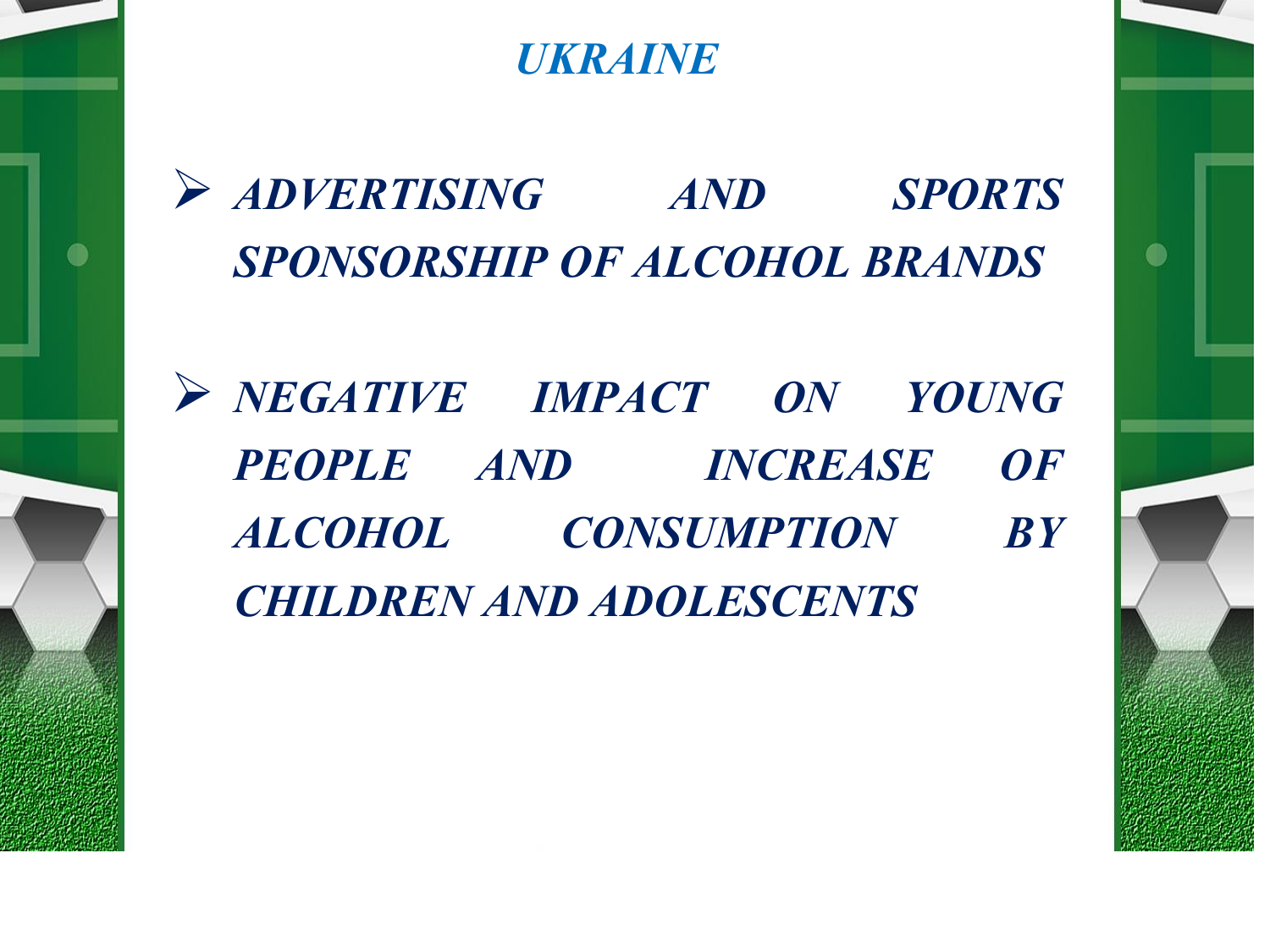➢ *THE WORLD HEALTH ORGANIZATION HAS PUBLISHED NEW DATA ON ALCOHOL USE AMONG THE EUROPEAN POWERS*

➢ *UKRAINE RANKED FIRST IN THE RANKING OF COUNTRIES WHERE ALCOHOL IS MOST USED.* ➢ *WE TAKE THE POSITION OF A LEADER IN THE AGE GROUP OF TEENAGERS*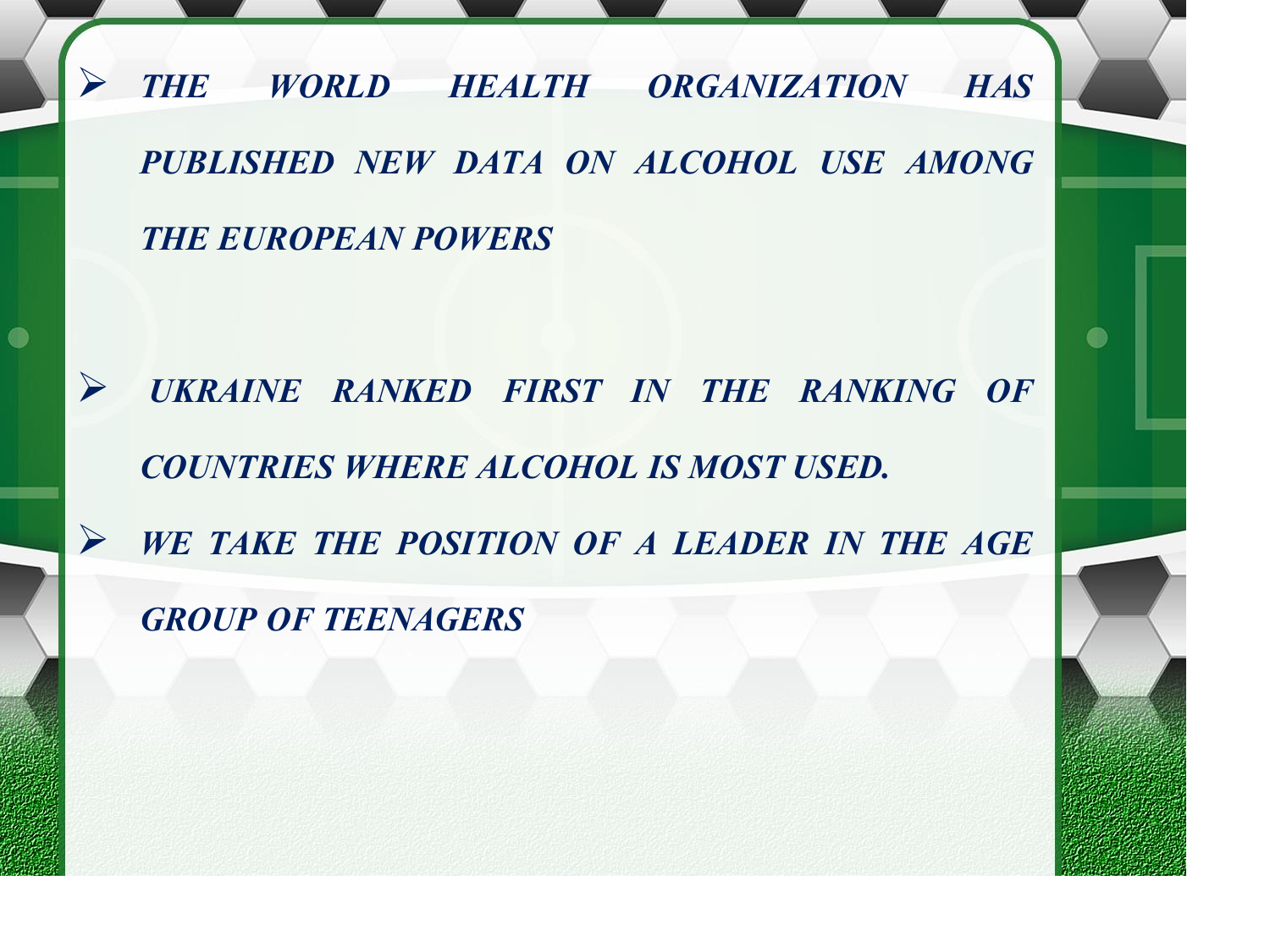❑ *UKRAINIAN YOUTH AGED 15 TO 19 ARE DRINKING THE MOST ALCOHOLIC BEVERAGES, COMPARED TO THEIR PEERS FROM OTHER COUNTRIES OF THE WORLD. ACCORDING TO STATISTICS, AMONG THE BOYS SUCH - 53%, AND AMONG GIRLS - ALMOST 37%.*

❑ *FOR COMPARISON, ON AVERAGE, AROUND THE WORLD, ALCOHOL USE 27% OF PEOPLE AGED 15-19 YEARS (THE WORLD HEALTH ORGANIZATION).*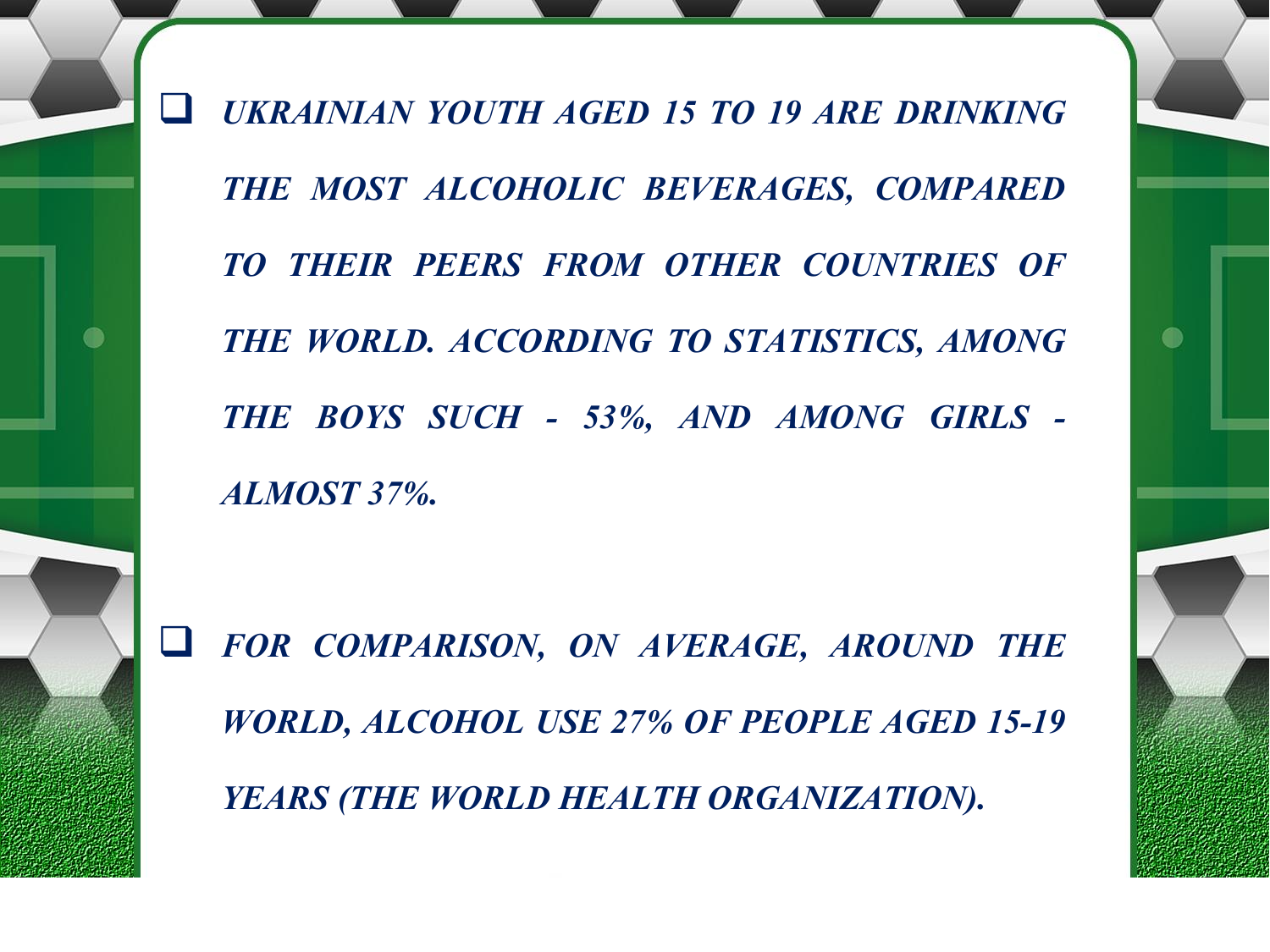❑ *ADVERTISING OF BEER IS A REASON FOR DEVELOPMENT OF THE BEER ALCOHOLISM, WHICH IS MAINLY AFFECTED BY ADOLESCENTS AND YOUNG PEOPLE*

 $\bullet$ 

❑ *AN IMPORTANT ROLE IN DEVELOPMENT THE INTEREST OF YOUNG PEOPLE TO ALCOHOL PLAYS ENTERTAINMENT INDUSTRY, AS ALCOHOL IS PRESENT IN MOVIES/FILMS, TV SHOWS, POPULAR HITS AND OTHER FORMS OF MASS CULTURE*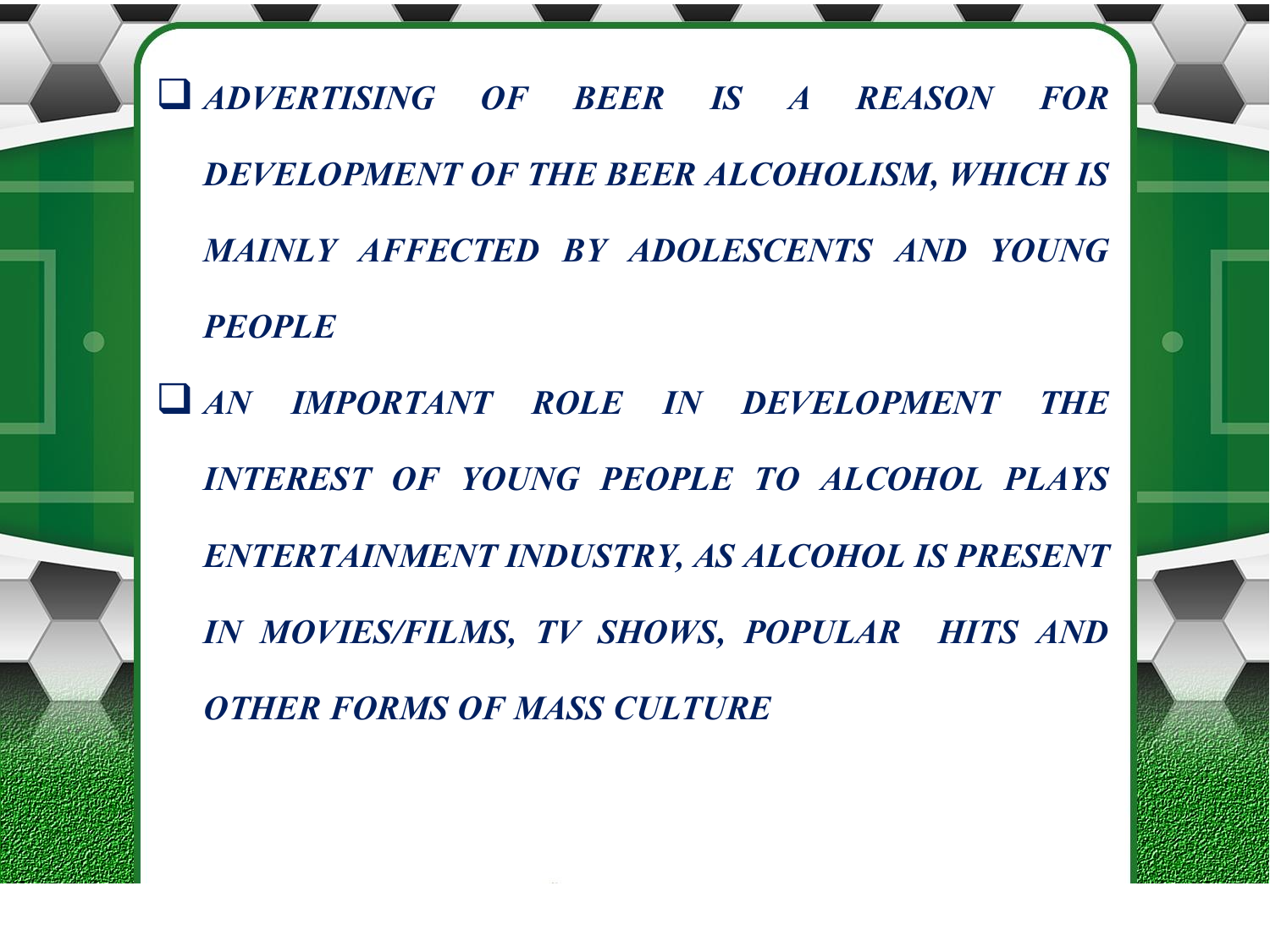➢ *ESPECIALLY IT SHOULD BE SAID ABOUT THE SPORTS EVENTS THAT ARE SPONSORED BY ALCOHOLIC BRANDS.*

 $\bullet$ 

➢ *THIS TYPE OF ADVERTISING OF ALCOHOL IS PARTICULARLY NEGATIVE, AS SPORT IS IMPORTANT FOR YOUNG PEOPLE AND AIMS TO PROMOTE A HEALTHY LIFESTYLE THAT HAS NOTHING TO DO WITH ALCOHOL.*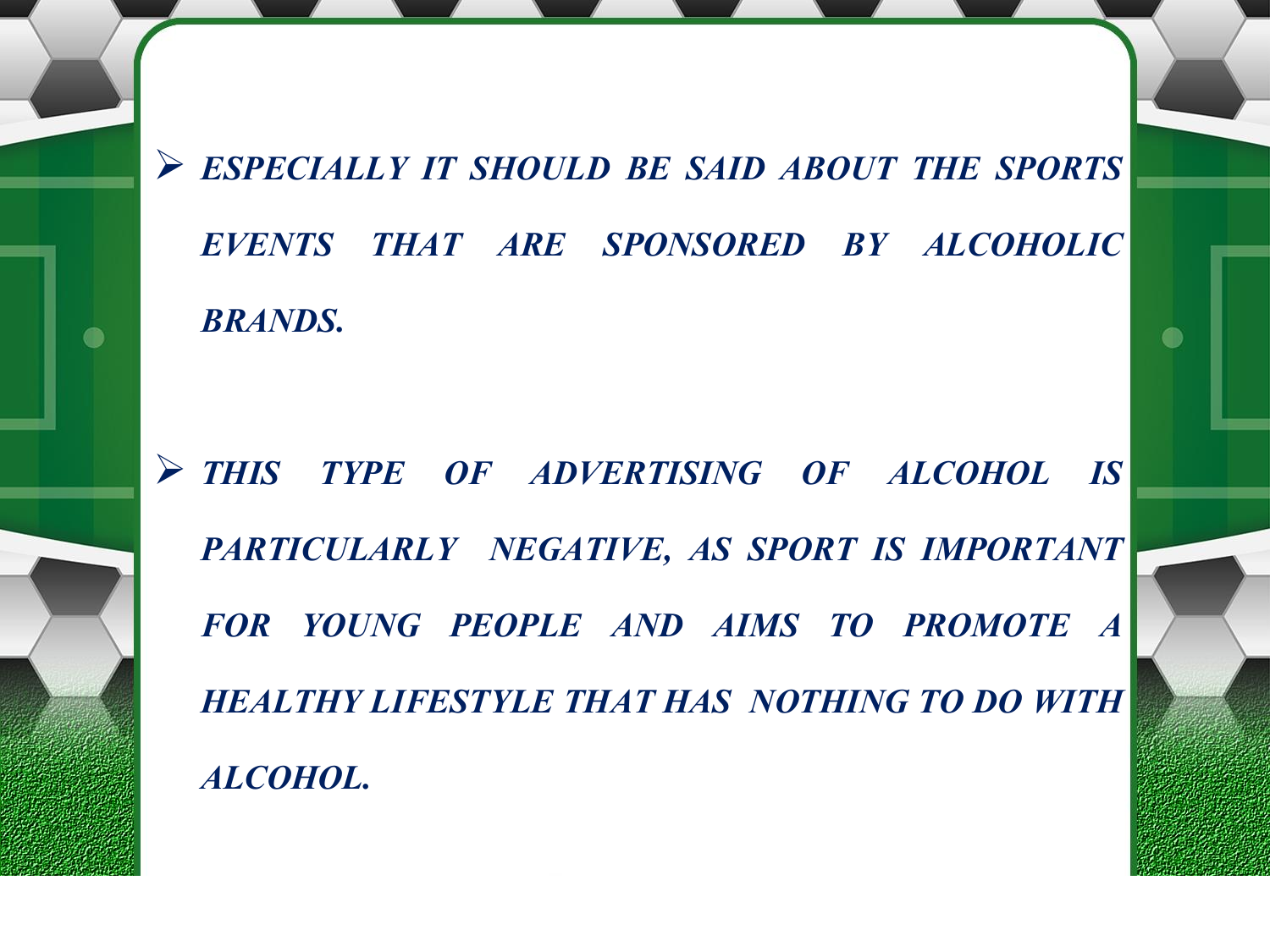❑ *THE AGGRESSIVE ADVERTISING OF BEER, AIMED AT YOUTH, GIVES ITS RESULTS: TODAY, BOYS DRINK BEER IN 3 TIMES MORE, AND GIRLS - 4 TIMES MORE THAN 10 YEARS AGO.*

❑ *«FOOTBALL WITHOUT BEER - NOT FOOTBALL» IS A QUESTION OF SOCIAL IRRESPONSIBILITY*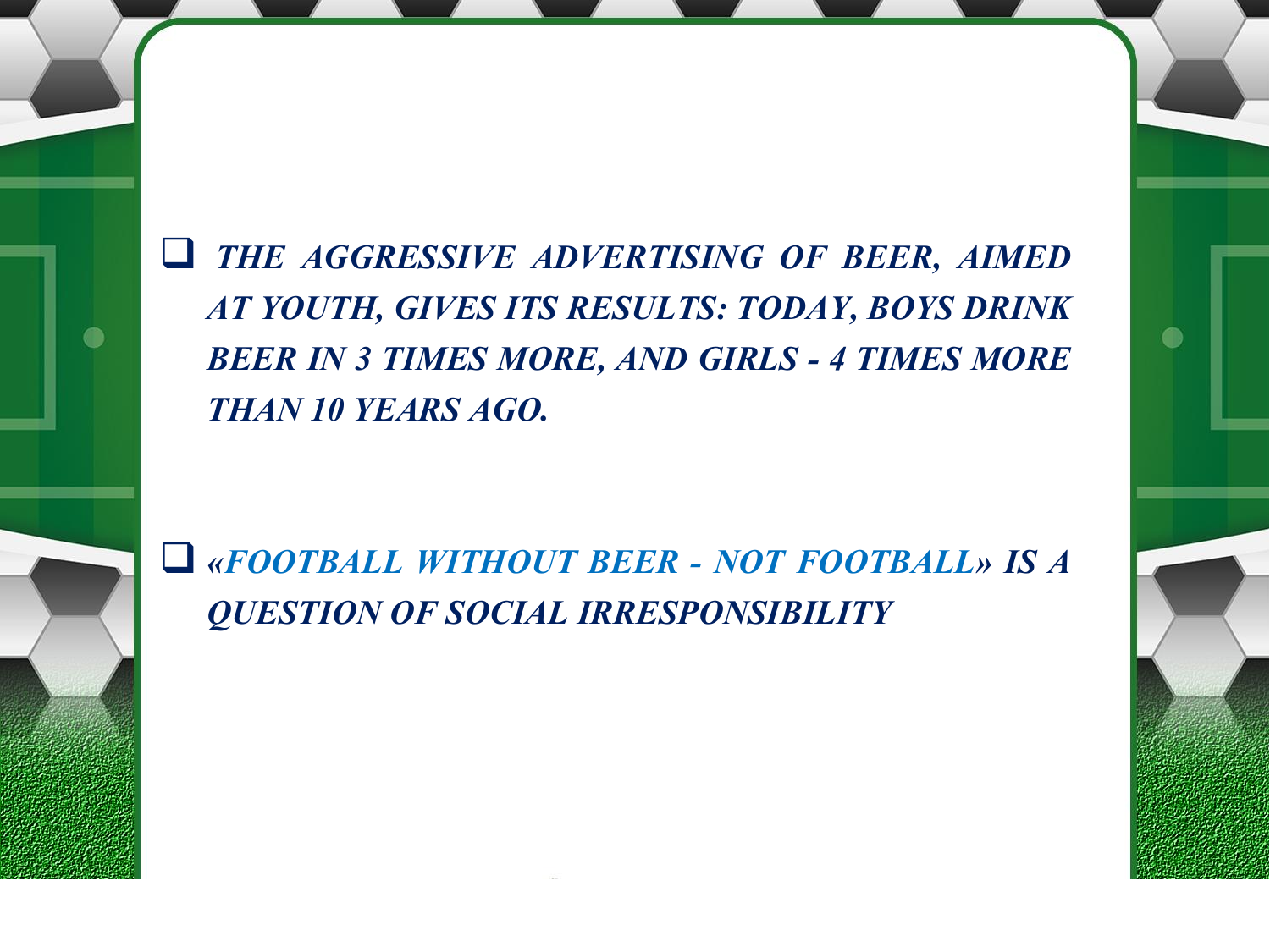❑ *YOUNG PEOPLE BEGAN TO ASSOCIATE SPORT AND*

*HEALTHY LIFESTYLE WITH ALCOHOL*

 $\bullet$ 

*(EVEN IF IT IS SOFT DRINKS AND BEER).*

❑ *BEER IS ALWAYS USE DURING FOOTBALL MATCHES. AS A RESULT, MANY YOUNG PEOPLE AND TEENAGERS THINK OF BEER AS A LOW-ALCOHOL BEVERAGE*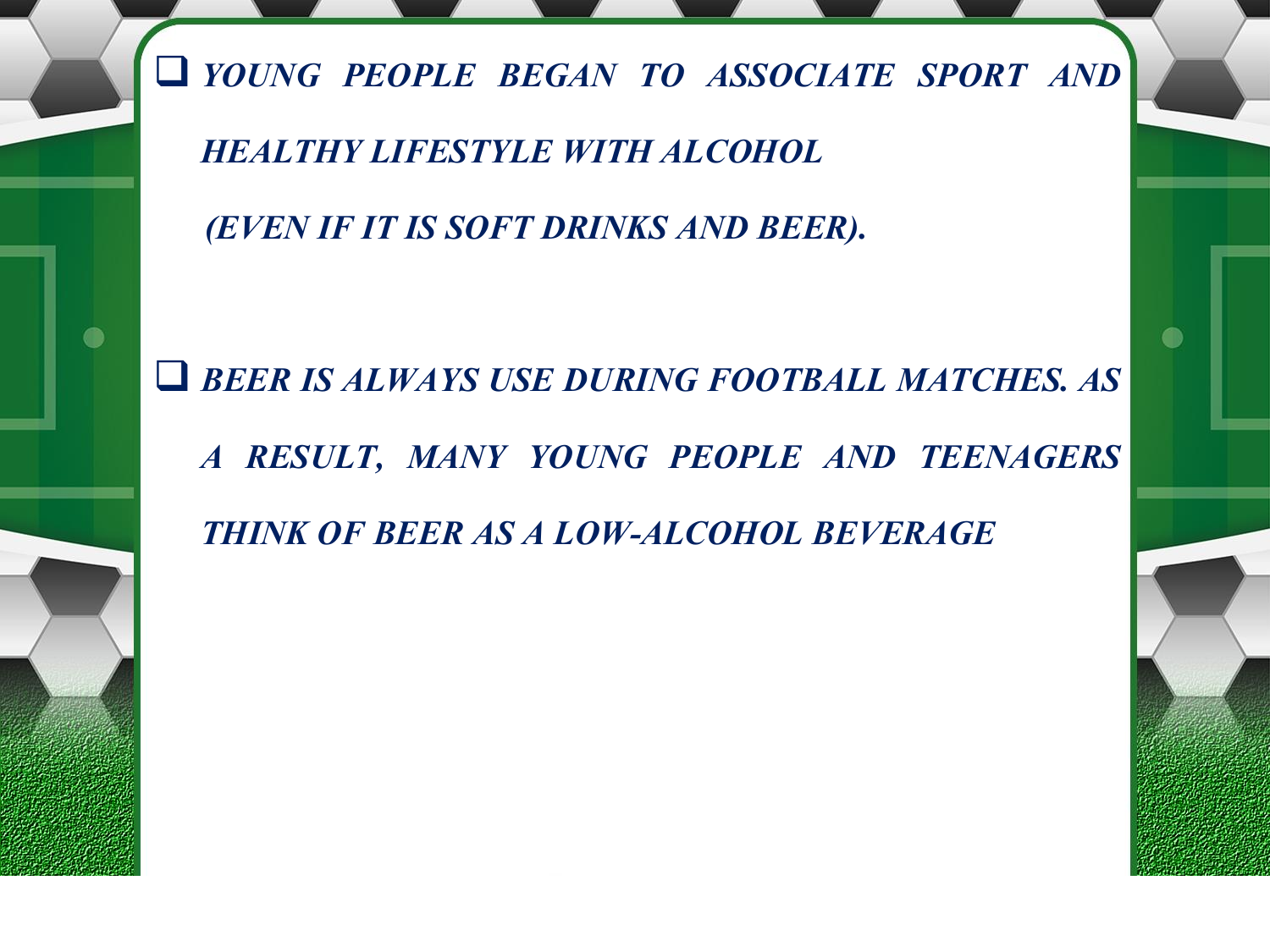❑ *ACCORDING TO EMPIRICAL STUDIES, ALCOHOL SPONSORSHIP HAS A GREAT IMPACT ON YOUTH ATTITUDE TO ALCOHOL CONSUMPTION.* ❑ *IT MOTIVATES AND ENCOURAGES THEM TO BUY AND DRINK ALCOHOL (INCLUDING BEER).* ❑ *STUDIES HAVE SHOWN THAT ADULTS AND TEENAGERS DRINK MORE ALCOHOL WHEN UNDER THE INFLUENCE OF ADVERTISING.*

 $\bullet$ 

 $\bullet$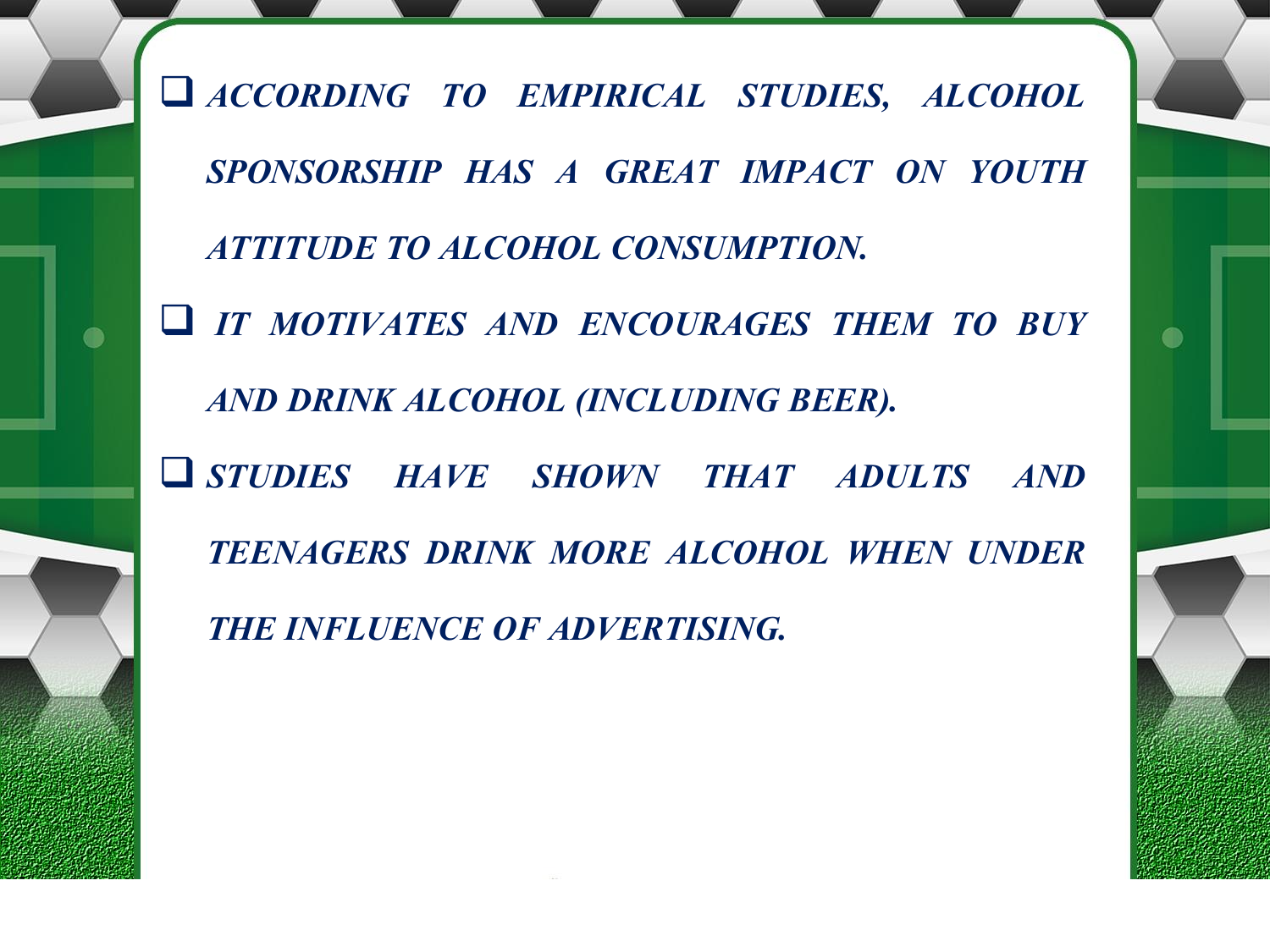❑*WORLD HEALTH ORGANIZATION CARE CONDUCTED QUESTIONING OF CHILDREN OF SCHOOL AGE IN A 41 COUNTRY OF THE WORLD THROUGH QUESTION OF THE USE OF ALCOHOL.*

❑*THE USE OF BEER IN UKRAINE AMONG TEENAGERS FOR THE LAST 4 GREW IN 2 TIMES, AND BEER BECAME CULT DRINK.*

 $\bullet$ 

 $\bullet$ 

❑*UKRAINE OCCUPIES 11TH PLACE ON THE SCALES OF DEVELOPMENT OF ALCOHOLISM.*

❑*BEER PRODUCERS NOW ARE NOT ALLOWED TO SPONSOR SPORTS CLUBS AND COMPETITIONS AT THE LEGISLATIVE LEVEL.*